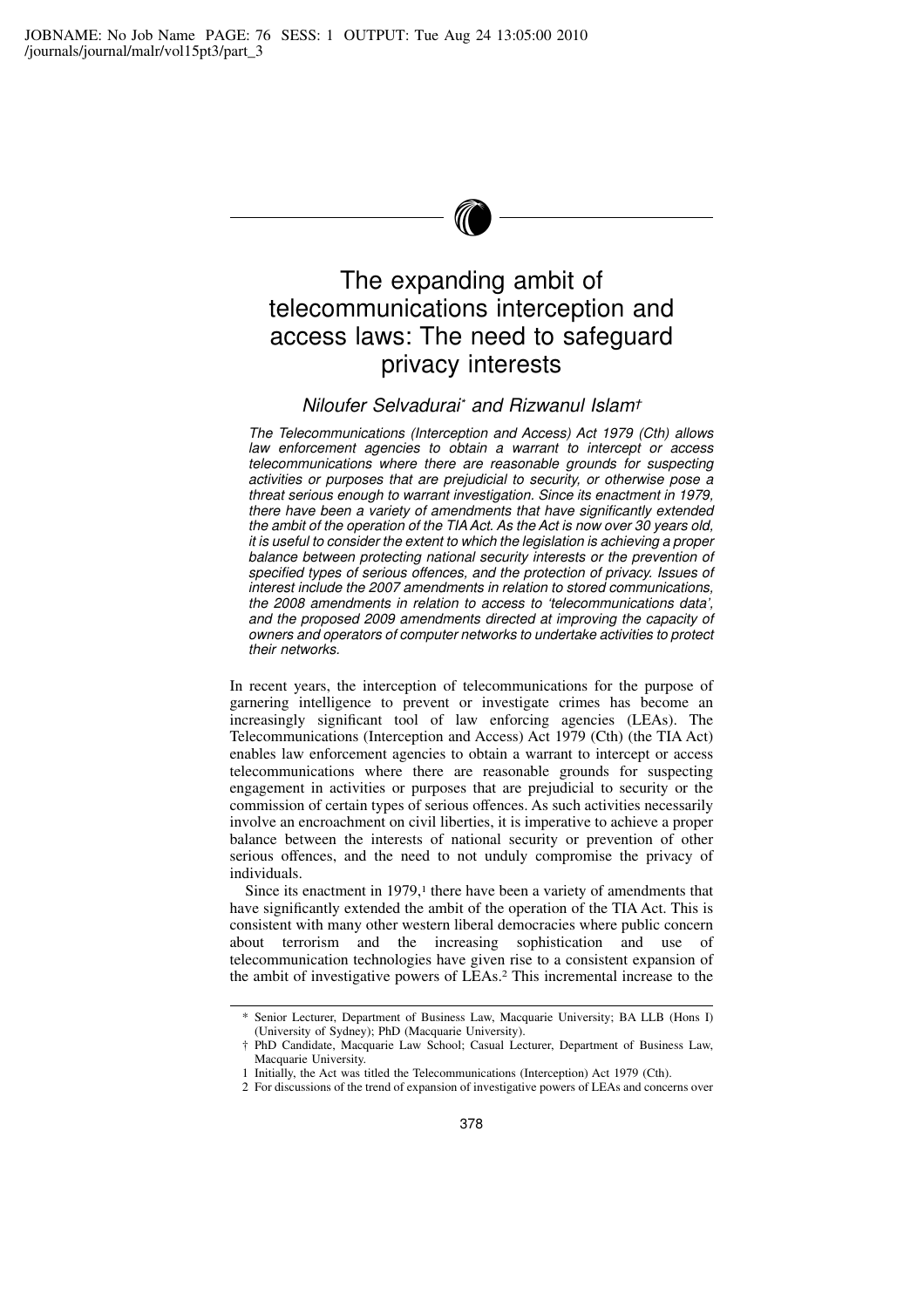ambit of the Act has, however, aroused grave concerns among advocates of civil liberty, both in Australia and around the world. In this context, it is useful to consider the extent to which the legislation is achieving a proper balance between protecting national security interests or prevention of serious offences, and the protection of privacy.

This article begins by briefly exploring the application of the concept of privacy to the telecommunications sector. It then examines the present laws and identifies a number of areas of concern. The areas of change include the 2007 amendments in relation to stored communications,<sup>3</sup> the 2008 amendments in relation to access to 'telecommunications data', and the proposed 2009 amendments directed at improving the capacity of owners and operators of computer networks to undertake activities to protect their networks. This is followed by a consideration of some continuing issues in relation to the proper overseeing of the legislation and notification of innocent individuals.

### Privacy in the telecommunications context

It is useful to begin by briefly considering the ambit of the concept of privacy in the context of telecommunications.<sup>4</sup> Privacy is an extremely intricate and multi-layered concept, and while the use of the term privacy and the importance of the principle are commonplace, a widely agreed upon definition has remained elusive.<sup>5</sup> A useful discussion is found in Lord Mustill's judgment in R v Broadcasting Standards Commission; Ex parte:

To my mind the privacy of a human being denotes at the same time the personal 'space' in which the individual is free to be itself, and also the carapace, or shell, or umbrella, or whatever other metaphor is preferred, which protects that space from intrusion. An infringement of privacy is an affront to the personality, which is damaged both by the violation and by the demonstration that the personal space is not inviolate.<sup>6</sup>

In the telecommunications milieu, the main areas of concern in relation to privacy are:

- 3 The TIA (or TI Act as it was initially titled) was also amended in the past to extend the ambit of interception; see S Bronitt and J Stallios, 'Regulating Telecommunications Interception and Access in the Twenty-first Century' (2006) 24 Prometheus 413.
- 4 For an example of the differing views on the expectation of privacy, see Australian Telecommunications Authority, Telecommunications Privacy: Final Report of AUSTEL's Inquiry into the Privacy Implications of Telecommunications Services, Melbourne, 1992, pp 17–18.
- 5 For useful general discussions of privacy law, see D Lindsay, 'An Exploration of the Conceptual Basis of Privacy and the Implications for the Future of Australian Privacy Law' (2005) 29 MULR 131; D Butler, 'A Tort of Invasion of Privacy in Australia?' (2005) 29 MULR 339; ALRC, Review of Australian Privacy Law, Discussion Paper No 72, September 2007, p 116.
- 6 [2001] QB 885; [2000] 3 All ER 989; [2000] 3 WLR 1327; [2000] EWCA 59 at [48].

civil liberty in western liberal democracies, see A Lynch, E MacDonald and G Williams, Law and Liberty in the War on Terror, Federation Press, Sydney, 2007; P Rosenzweig, 'Civil Liberty and Response to Terrorism' (2004) 42 Duquesne L Rev 663. For a discussion of the costs of interception, see P Barrett, A Review of the Long-Term Cost Effectiveness of Telecommunications Interception, 1994 (the Barrett Review) p 91. Interception of telecommunication is generally less expensive in comparison with other means of surveillance that may be adopted by LEAs.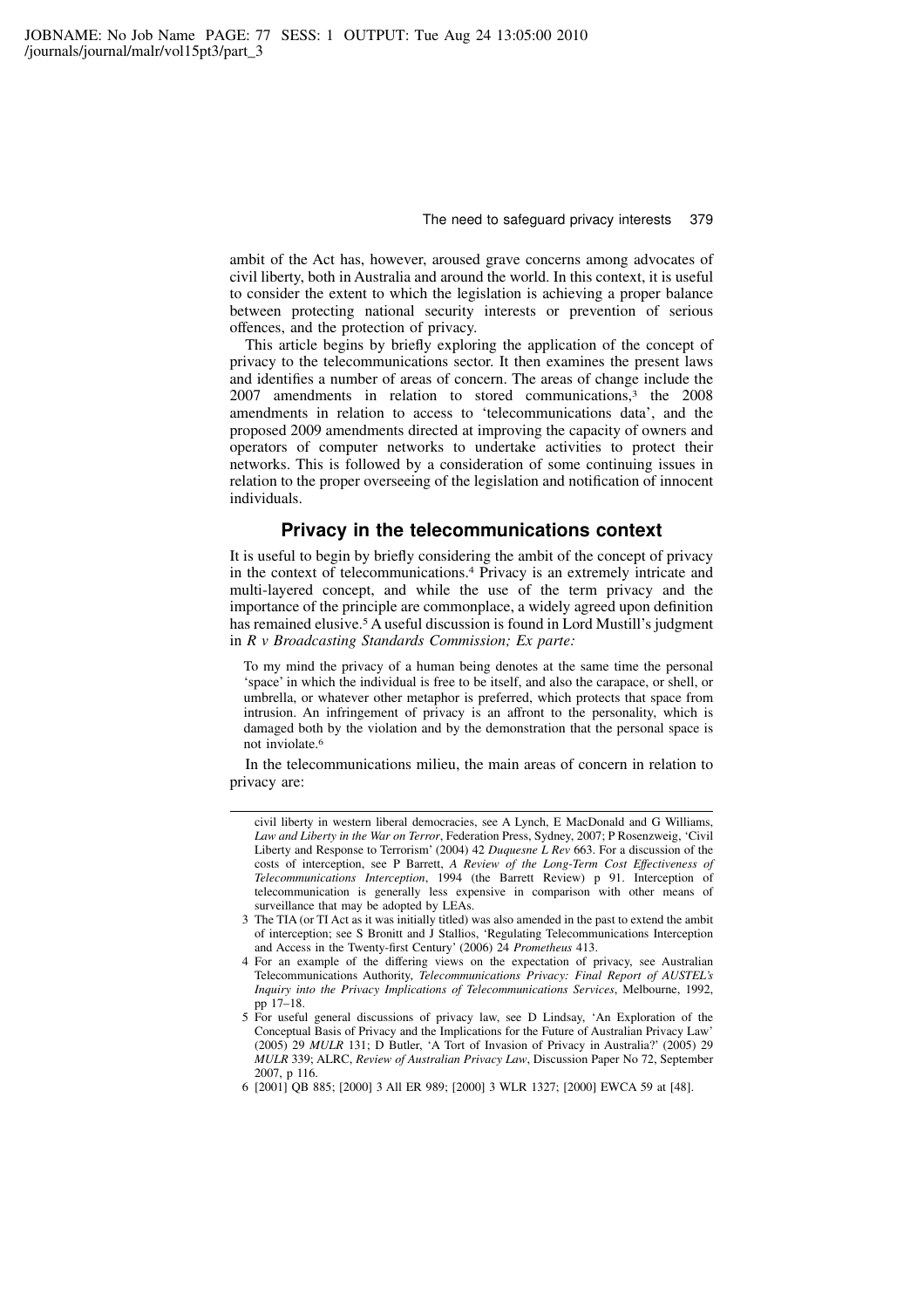- (a) interception of telecommunications;
- (b) the misuse of personal information acquired by the telecommunication carriers or service providers or other commercial enterprises;<sup>7</sup> and
- (c) unsolicited telecommunications made to individuals advertising goods or services.<sup>8</sup>

Interception of telecommunications is distinct from the other two types of issues relating to privacy because in this case it is the actions of government LEAs which may potentially jeopardise the privacy of individuals. Categories (b) and (c) largely relate to the actions of corporate entities and are outside the scope of the present discussion.

Strong support for the importance of protecting privacy in the context of telecommunications interception is found in the April 2002 submission of the Office of the Federal Privacy Commissioner to the Senate Legal and Constitutional Legislation Committee Inquiry into a number of anti-terrorism bills. In the submission, the office considered proposed amendments to the TI Act (as it then was) in relation to the regulation of stored communications such as emails, voicemails, SMS and MMS messages. With regard to privacy, it is noted:

In general, people expect their private conversations, including those via telecommunications systems, to be free from intrusion by state and commercial interests. This expectation is limited where there are prevailing interests of national security and law enforcement relating to serious criminal offences. Strong justification is needed for the interception of private conversations.<sup>9</sup>

The 2005 Report of the Review of the Regulation of Access to Communications<sup>10</sup> by Anthony Blunn (the Blunn Report) affirms the overarching importance of protection of privacy and stresses that any legislation allowing interception power should lend fundamental consideration to the protection of privacy of individuals.<sup>11</sup> The findings seek to balance privacy with security and law enforcement. It is initially noted that '[t]he protection of privacy should continue to be a fundamental consideration

<sup>7</sup> For discussions of the issues relating to the misuse of personal information in the telecommunications context, see, eg, A W Haynes, 'Online Privacy Policies: Contracting Away Control over Personal Information?' (2007) 111 Pennsylvania State L Rev 587; C A Ciocchetti, 'E-Commerce and Information Privacy: Privacy Policies as Personal Information Protectors' (2007) 44 American Business LJ 55; S Ludington, 'Reining in the Data Traders: A Tort for the Misuse of Personal Information' (2006) 66 Maryland L Rev 140.

<sup>8</sup> For studies on the issue of unsolicited telecommunications see, for instance, N J King, 'Direct Marketing, Mobile Phones, and Consumer Privacy: Ensuring Adequate Disclosure and Consent Mechanisms for Emerging Mobile Advertising Practices' (2008) 60 Federal Communications LJ 229; E B Cleff, 'Privacy Issues in Mobile Advertising' (2007) 21 International Review of Law, Computers & Technology 225; K M Rogers, 'Viagra, Viruses and Virgins: A Pan-Atlantic Comparative Analysis on the Vanquishing of Spam' (2006) 22 Computer Law and Security Report 228; D Zwick and N Dholakia, 'Whose Identity Is It Anyway? Consumer Representation in the Age of Database Marketing' (2004) 24 Jnl of Macromarketing 31.

<sup>9</sup> Office of the Federal Privacy Commissioner, Submission to the Senate Legal and Constitutional Legislation Committee Inquiry, April 2002.

<sup>10</sup> A S Blunn, Report of the Review of the Regulation of Access to Communications, Attorney-General's Department, 2005, p 5.

<sup>11</sup> Ibid.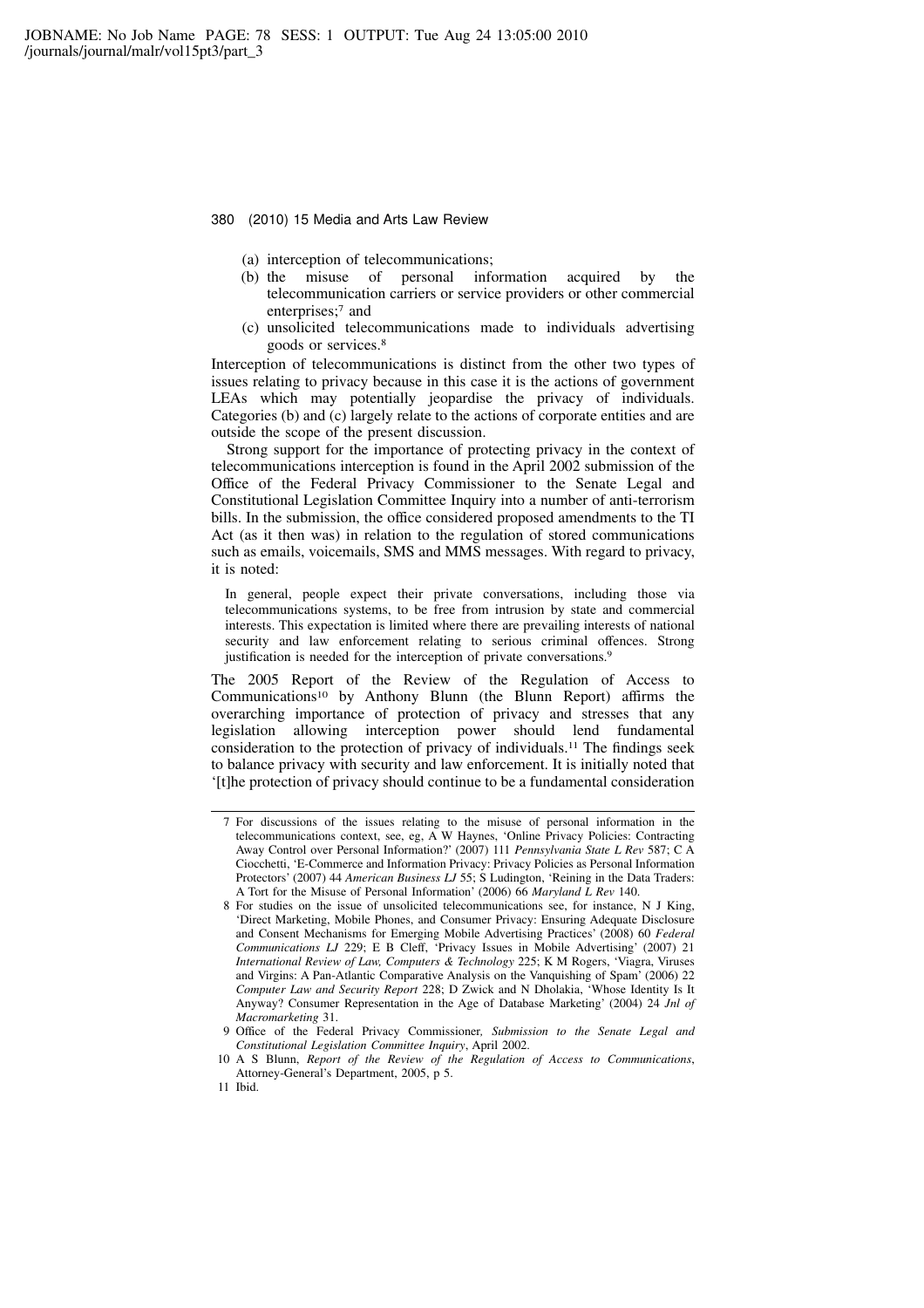in, and the starting point for, any legislation providing access to telecommunications for security and law enforcement purposes'.<sup>12</sup>

However, it is subsequently noted that interception of communications and access to telecommunications data is, and for the foreseeable future will remain, 'fundamental' to effective security and law enforcement. Legislation has since been enacted which adopts many of the key recommendations of the Blunn Report. It is useful to consider the present operation of the TIA Act, including the substantive amendments made to the original Act, to more fully assess the extent to which the law is balancing the 'protection of privacy' and the interception and access of information for effective 'security and law enforcement'.

# The telecommuncations interception and access framework

The primary objective of the Telecommunications (Interception and Access) Act 1979 (Cth) is to protect the privacy of individuals who use the Australian telecommunications system by making it an offence to intercept communications passing over that system, except in accordance with the provisions of the Act.<sup>13</sup> The TIA Act hence serves the dual objective of protecting the privacy of individuals who use the Australian telecommunications system as well as controlling the circumstances in which communications may be lawfully intercepted and accessed.

# The general prohibition

The TIA expressly limits the circumstances in which interception of telecommunications may be permitted. It limits these circumstances to investigation of relatively serious crimes (eg, class 1 or class 2 offences).<sup>14</sup> The TIA Act contains a general prohibition on the interception of communications passing over a telecommunications system and access to stored communications (ie, email, SMS and voice mail messages stored on a carrier's equipment).<sup>15</sup>

Section 7(1) proscribes any person from intercepting; authorising, suffering or letting another person intercept; or doing any act or thing that will enable him or her or another person to intercept a communication passing over a telecommunications system. Under s 5 of the Act, 'communication' includes conversation and a message, and any part of a conversation or message, whether: (a) in the form of: (i) speech, music or other sounds; (ii) data; (iii) text; (iv) visual images, whether or not animated; or (v) signals; or (b) in any other form or in any combination of forms.

A telecommunications system is defined to mean:

(a) a telecommunications network that is within Australia; or

<sup>12</sup> Ibid.

<sup>13</sup> Commonwealth Government, Report of the Security Legislation Review Committee, 2006, p 182. See Pt 13 of the Telecommunications Act 1997 (Cth).

<sup>14</sup> Ibid.

<sup>15</sup> TIA Act ss 7(1) and 108(1).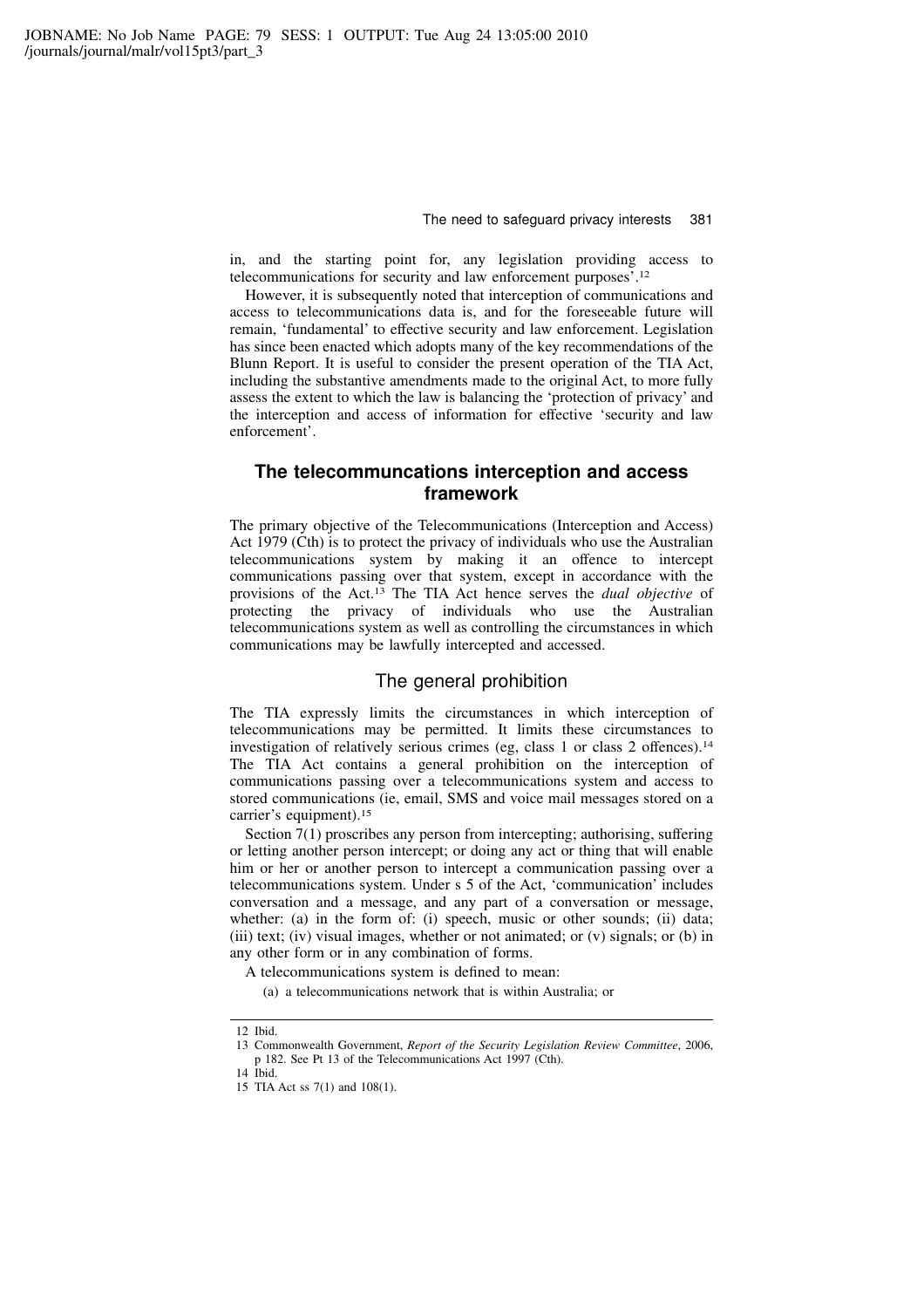(b) a telecommunications network that is partly within Australia, but only to the extent that the network is within Australia; and includes equipment, a line or other facility that is connected to such a network and is within Australia.<sup>16</sup>

The term 'interception' is defined as 'listening to or recording, by any means, a communication in its passage over the telecommunications system without the knowledge of the person making the communication'.<sup>17</sup> Accessing a stored communication is defined as 'listening to, reading or recording such a communication by means of equipment operated by a carrier, without the knowledge of the intended recipient of the communication'.<sup>18</sup>

# Exception for the general prohibition

The central exception to this general prohibition of interception is to permit LEAs to lawfully intercept or access telecommunications in certain circumstances pursuant to an interception warrant or a stored communications warrant issued under the TIA Act.

Although a warrant remains the primary means of access and interception, the Australian Federal Police or the police force of a state, is allowed to intercept a communication without a warrant under the following specified circumstance:

- (a) where the officer or another officer of the police force is a party to the communication under interception, or the person to whom the communication is directed has consented to be intercepted; and
- (b) there are reasonable grounds for suspecting that another party to the communication has done an act that has resulted or may result in loss of life, serious injury or serious damage to properties; or that the person consented to be intercepted is likely to receive a communication from a person whose act has resulted or may result in loss of life, serious injury or serious damage to properties; and
- (c) the need for interception is so urgent that it is not reasonably practicable to make a warrant application.<sup>19</sup>

Therefore, the regulatory scheme provided in the TIA Act ostensibly seeks to ensure that any interception of private telecommunications is proportional to the seriousness of the law enforcement or security issues involved, limited to only that degree of privacy invasion which is required, and subject to specific accountability and oversight mechanisms, including a reporting scheme.<sup>20</sup> In other words, by imposing a general ban, the Act purports to create exceptions for specific cases where interception is lawful for achieving the stated objectives. However, despite this general mechanism to ensure compliance, a number of serious concerns remain as to the adequacy of the privacy protection afforded by the legislation. It is useful to consider each of these issues in turn.

<sup>16</sup> Ibid, s 5.

<sup>17</sup> Ibid, s  $6(1)$ .

<sup>18</sup> Ibid, s 6AA.

<sup>19</sup> Ibid, ss 7(4) and (5).

<sup>20</sup> See Pt VI for further on the oversight mechanism.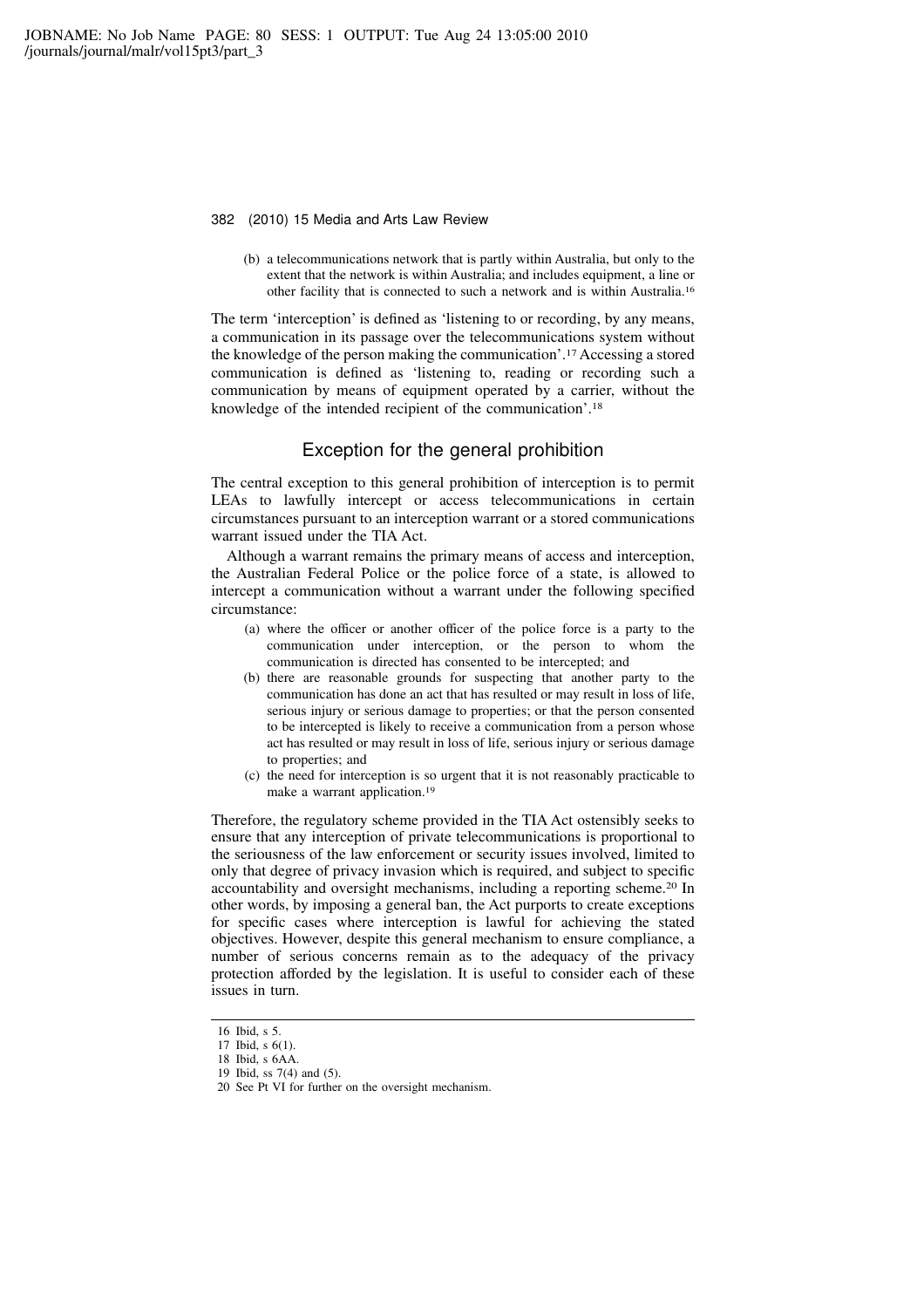# The 2006 amendments: Does the B-party warrant cast the net too wide?

The first significant extension to the ambit of the TIA Act relates to stored communications. The TIA was originally limited to communications 'passing over' a telecommunications system. In 2006, the Telecommunications (Interception) Amendment Act (Cth) was enacted and established a warrant framework relating to 'stored communications'. The Act adopted certain recommendations made by Anthony Blunn in his report, mentioned above .

Schedule 2 of the Telecommunications (Interception) Amendment Act 2006 (Cth) introduced into the TIA Act a new form of warrant called the B-party warrant. This type of warrant is issued against a so-called 'B-party', that is, an individual who is *not suspected* for any wrongdoing but someone who may simply use a telecommunication service for communicating with a suspected individual. The B-party may be a totally innocent person, no more than a conduit for a relevant communication, and may not have any connivance or knowledge of the use being made of them.<sup>21</sup>

LEAs can be granted a B-party warrant by establishing that the surveillance of the communication of a B-party or services used by that person would be intercepting communication by a person of interest and this latter person is engaged in, or is reasonably suspected of being engaged in, activities prejudicial to the national security or involved in the commission of a serious criminal offence.<sup>22</sup>

There is a considerable probability that many of the communications intercepted through this type of warrant would garner personal information that does not have any bearing on the specific investigation for which the warrant has been issued. For example, once a person of interest communicates with legal counsel, the latter can be a B-party and her or his communication with other clients, as well as any intimate communication with their spouse, could be intercepted.<sup>23</sup> These types of communications are at common law treated as privileged communications and should not be allowed to be intercepted so easily.

It is also problematic that the Australian Security Intelligence Organisation (ASIO) can obtain a warrant against a B-party by simply making a request for interception to the Attorney-General, alleging that the person is using or likely to be using the telecommunications service for acts threatening national security.<sup>24</sup> This process does not involve any scrutiny or authorisation by the judiciary. It is acknowledged that the ASIO regime is different from the interception regime applicable to LEAs; nonetheless, from a privacy standpoint this seems to be an odd provision.

Australia is a signatory to the International Covenant on Civil and Political

<sup>21</sup> Blunn Report, above n 10, p 75.

<sup>22</sup> TIA Act ss  $9(1)$  (a) (ia) and (b),  $46(1)(d)(ii)$ .

<sup>23</sup> Bronitt and Stallios, above n 3, at 417.

<sup>24</sup> TIA Act s 9(1).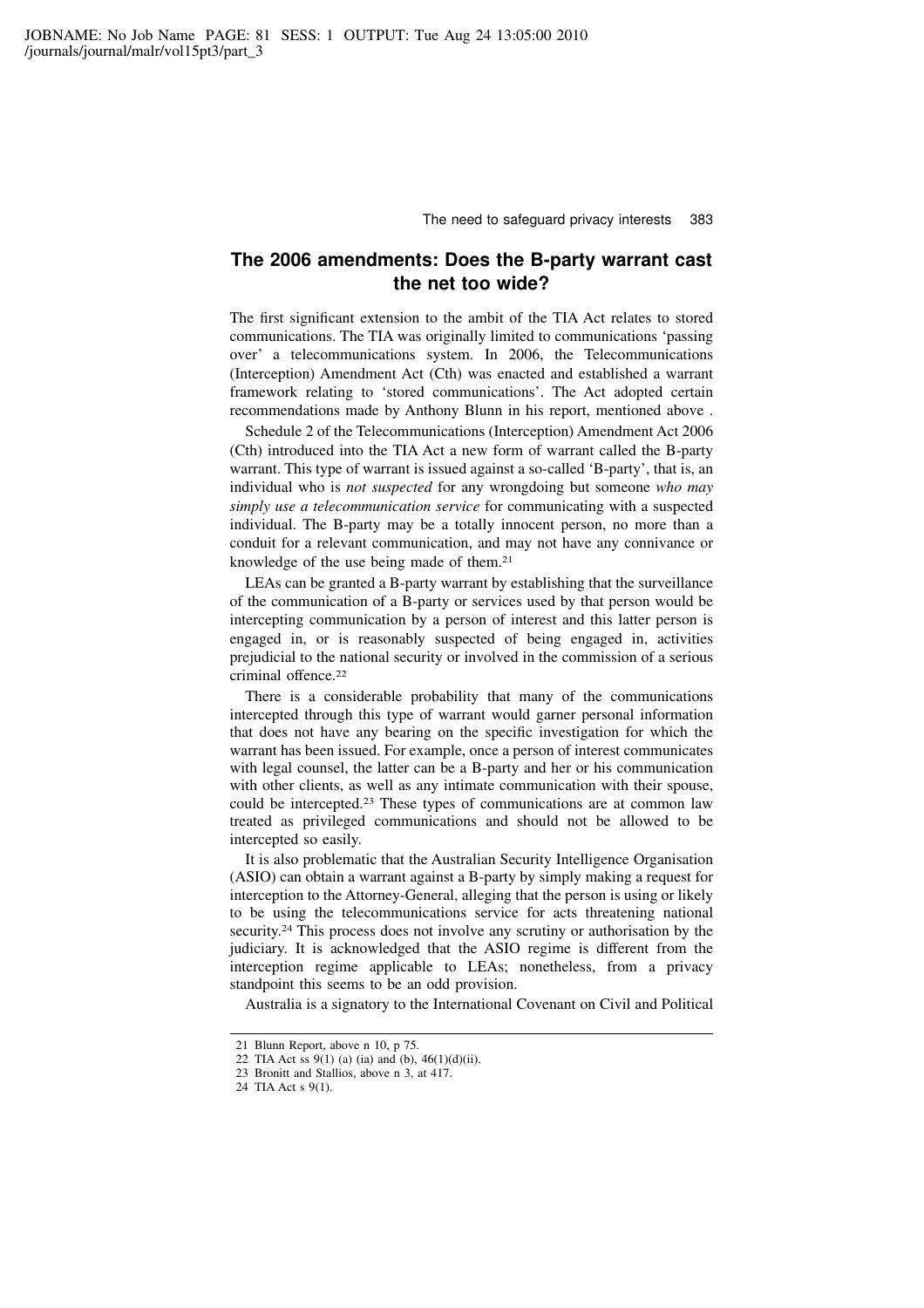Rights (ICCPR),<sup>25</sup> which it ratified on 13 August 1980.<sup>26</sup> Article 17 of the ICCPR provides that:

- 1. No one shall be subjected to arbitrary or unlawful interference with his privacy, family, home or correspondence, nor to unlawful attacks on his honour and reputation.
- 2. Everyone has the right to the protection of the law against such interference or attacks.

With regard to the adoption of treaty obligations in the domestic legal sphere, Australia follows the doctrine of incorporation: that is, any principle of international treaty is not part of the Australian legal corpus unless and until that international treaty is given effect by legislation of the parliament.<sup>27</sup>

Federal parliament has enacted the Privacy Act 1988 (Cth), which protects privacy of personal information of individuals retained by government agencies and some large private sector organisations. Significantly, the Privacy Act does not contain any provision that expressly deals with interception and access of telecommunications, although some information privacy principles have relevance for interception.<sup>28</sup>

The High Court ruled in Lim v Minister for Immigration Local Government  $\&$  Ethnic Affairs<sup>29</sup> that principles of international law can be applied as an aid to the interpretation of any Commonwealth statute. The court stated: 'We accept the proposition that the courts should, in a case of ambiguity, favour a construction of a Commonwealth statute which accords with the obligations of Australia under an international treaty'.<sup>30</sup> Subsequently, in Minister of State for Immigration & Ethnic Affairs v Teoh,<sup>31</sup> the High Court has followed the same principle and noted that the fact that an international treaty has been ratified but not incorporated into domestic legislation is not without substance.<sup>32</sup> This is because, in view of the High Court, the Commonwealth Parliament would prima facie attempt to honour any legal obligations that it has under international law.<sup>33</sup>

However, even though citizens of Australia may not have a cause of action under Art 17 of the ICCPR before any court of law, that lack of remedy does

30 Ibid, at CLR 38.

<sup>25</sup> International Covenant on Civil and Political Rights, opened for signature 16 December 1966, 999 UNTS 171 (entered into force 23 March 1976) (ICCCPR).

<sup>26</sup> Australian Law Reform Commission, above n 5, p 118.

<sup>27</sup> This position is explained by Mason J in Koowarta v Bjelke-Petersen (1982) 153 CLR 168 at 225; 39 ALR 417; [1982] HCA 27; BC8200052:

It is a well settled principle of the common law that a treaty not terminating a state of war has no legal effect upon the rights and duties of Australian citizens and is not incorporated into Australian law on its ratification by Australia . . . [T]he approval by the Commonwealth Parliament of the Charter of the United Nations in the Charter of the United Nations Act 1945 (Cth) did not incorporate the provisions of the Charter into Australian law. To achieve this result the provisions have to be enacted as part of our domestic law, whether by Commonwealth or State statute. Section 51(xxix) arms the Commonwealth Parliament with a necessary power . . . to legislate so as to incorporate into our law the provisions of [any international treaty].

<sup>28</sup> Privacy Act 1988 (Cth) s 14.

<sup>29 (1992) 176</sup> CLR 1; 110 ALR 97; 67 ALJR 125; BC9202669.

<sup>31 (1995) 183</sup> CLR 273; 128 ALR 353; [1995] HCA 20; BC9506417.

<sup>32</sup> Ibid, at CLR 287.

<sup>33</sup> Ibid.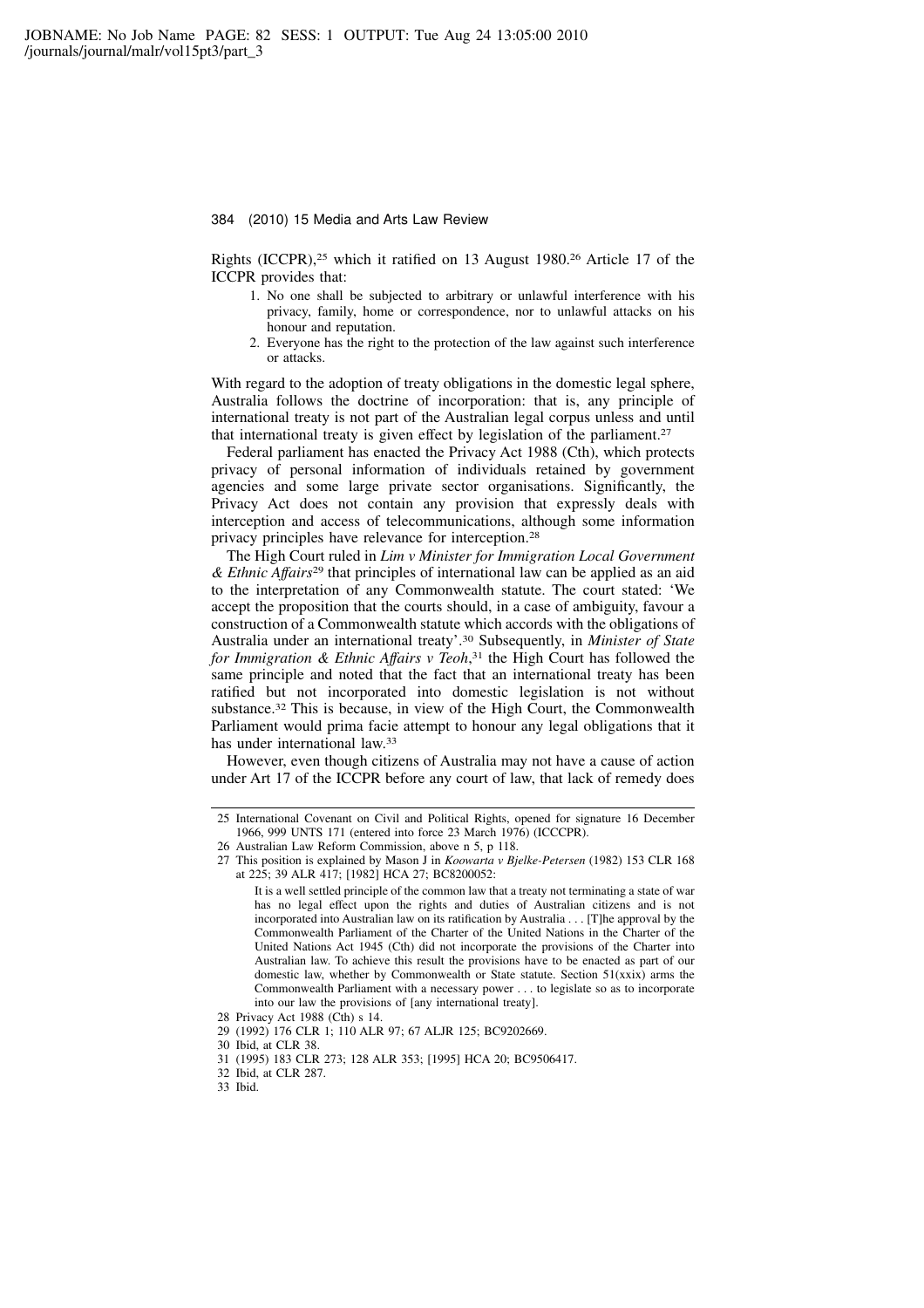not exonerate Australia's obligation under international law. In the absence of any authoritative judicial determination, it is difficult to determine whether or not the introduction of the B-party warrant is consonant with Art 17 of the ICCPR. For an action which invades privacy to be considered permissible under Art 17, the minimum threshold is that it must not be arbitrary or unlawful. Arguably, however, it is also implicit that intrusive actions would be very sparingly used. Hence, it does not seem plausible to argue that the B-party warrant system complies with the spirit of the Article. In the case of a B-party warrant issued by the Attorney-General, there is complete absence of judicial oversight and in all cases of B-party warrants, the privacy of innocent individuals appears to be unduly compromised.

The introduction of the B-party warrant into the TIA Act appears to be a response to increasing concern over potential acts of terrorism.<sup>34</sup> However, the desirability and wisdom of disproportionate measures to counter terrorism can severely erode civil liberties. In this regard, the UN High Commissioner for Human Rights very fittingly noted that:

Human rights law wisely strikes a balance between the enjoyment of freedoms and the legitimate concerns for national security. It requires that, in the exceptional circumstances where it is permitted to limit some rights for legitimate and defined circumstances, the principles of necessity and proportionality must be applied. The measures taken must be appropriate and the least intrusive to achieve the objective. The discretion granted to certain authorities to act must not be unfettered.<sup>35</sup>

# The 2007 amendments: Should there be a definition of 'telecommunications data'?

In 2007, a further extension was made to the ambit of the TIA Act. The Telecommunications (Interception and Access) Amendment Act 2007 transferred the provisions in the Telecommunications Act 1997 (Cth) which regulated access to 'telecommunications data' for national security and law enforcement purposes to the TIA Act.<sup>36</sup>

The new access provisions in the TIA Act are wider than those under the Telecommunications Act. This is because the TIA Act adopts a new two-tier regime for access that encompasses both historic and 'prospective' telecommunications data.

A subject of concern with the 2007 amendments is the absence of a definition of 'telecommunications data'. Neither the TIA Act nor the Telecommunications Act contains such a definition. As the access provisions turn on the threshold issue of 'telecommunications data', the absence of a

<sup>34</sup> Indeed, expansion of invasive investigation powers of telecommunications by LEAs is part of a wider trend. For a critique of Australia's anti-terror laws in the aftermath of the September 11 terrorist attack on the United States see, for instance, J Tham, 'Casualties of the Domestic "War on Terror": A Review of Recent Counter-Terrorism Laws' (2004) 28 MULR 512; M Head, '"Counter-Terrorism" Laws: A Threat to Political Freedom, Civil Liberties and Constitutional Rights' (2002) 26 MULR 666.

<sup>35</sup> United Nations High Commissioner for Human Rights, Statement by Mary Robinson UN High Commissioner for Human Rights to the Third Committee: Report of the High Commissioner for Human Rights to the General Assembly, UN General Assembly 56th session, 6 November 2001.

<sup>36</sup> Telecommunications Act (Cth) ss 282 and 283 (repealed).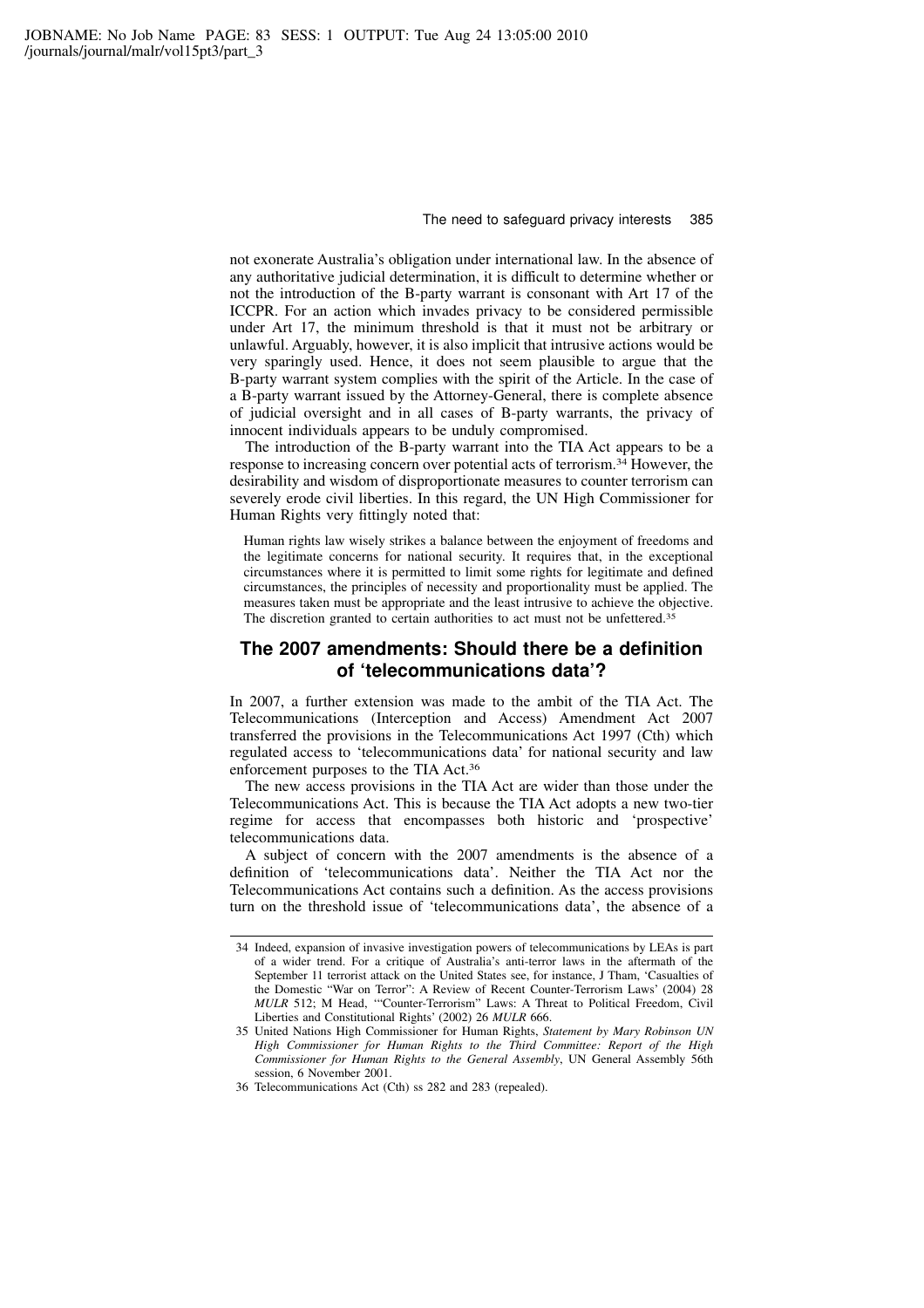definition serves to make the ambit of the Act imprecise. The Act does not state whether 'telecommunications data' includes data generated by both landline and mobile communications and other applications such as internet browsing and voice-over-internet protocol telephone services.

Further, for purposes of telephone communications, the Act does not expressly state whether 'telecommunications data' includes subscriber details held on telecommunications networks, including telephone numbers of the parties involved. For the purposes of internet-based operations, the Act does not specify whether 'telecommunications data' encompasses Internet Protocol (IP) addresses and websites visited. While the Explanatory Memorandum does provide useful guidance in this regard and suggests that all of the above are encompassed in the term, it would be preferable to have the certainty of a legislative definition.

The Law Council of Australia voiced its protest over the absence of a definition in the following terms:

The purpose of the Bill is to consolidate and refine the legislative provisions which set out the circumstances in which different types of telecommunication information can be disclosed for law enforcement purposes . . . It is assumed that one of the key aims of the exercise is to ensure that both the privacy rights of individuals and the powers of enforcement agencies are clearly understood. It seems unfortunate, and possibly counterproductive, in those circumstances not to properly define 'telecommunications data'.<sup>37</sup>

### The proposed 2009 amendments: Networks

The most recent proposal for amendment to the TIA Act relates to the capacity of owners and operators of computer networks to undertake activities to protect their networks. At present, certain routine network protection activities designed to ensure that computer networks are not vulnerable to known or predicted security risks and are able to repel or survive an attack may inadvertently contravene the prohibitions in the TIA Act.

In its submission on the Telecommunications (Interception and Access) Amendment Bill 2009, the Privacy Commissioner begins by affirming:

The need for an appropriate balance between the public interest in computer network owners and operators being able to undertake legitimate activities aimed at detecting and responding to security risks and maintaining privacy.<sup>38</sup>

While this is appropriate, it is concerning that the exposure draft of the bill sets out a regime for enabling agencies to undertake such network protection activities without obtaining a warrant or any form of authorisation. It is important to note, however, that the provision would only allow an LEA to undertake these activities in relation to its own communications and hence would not provide a backdoor to access third party communications. A possible issue is whether this could be achieved in two stages; whether an

<sup>37</sup> Law Council of Australia, Submission to the Senate Legal and Constitutional Affairs Committee Inquiry into the Telecommunications (Interception and Access) Bill 2007, July 2007.

<sup>38</sup> Office of the Privacy Commissioner, Government of Australia, Exposure Draft of the Telecommunications (Interception and Access) Amendment Bill 2009: Network Protection Submission to the Attorney-General's Department, August 2009, p 2.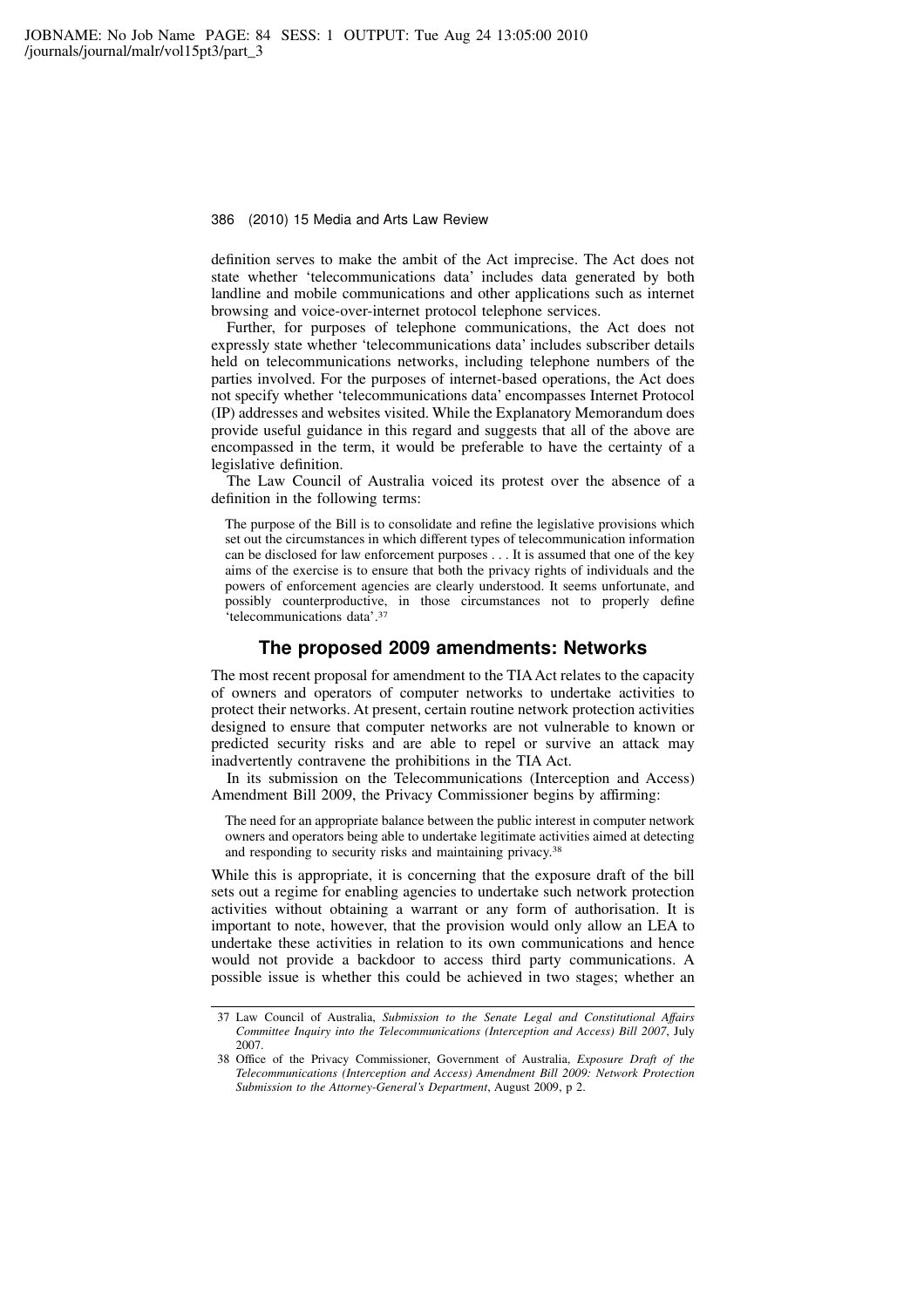LEA could induce an operator of a computer network to undertake such an activity and then disclose it under Pt 4.

### Is there adequate overseeing of the Act?

As well as the concerns generated by extensions to the ambit of the TIA Act, certain other concerns have remained since the enactment of the original TI Act. One of these relates to determining the proper independent and impartial watchdog to oversee the operation of the TIA Act. Under the TIA Act, the Commonwealth Ombudsman acts as the independent watchdog to oversee that interception power is properly exercised by different Commonwealth agencies (but not of interceptions by ASIO). It is the Ombudsman who periodically scrutinises the records kept by Commonwealth agencies in order to find out the extent to which their officials have complied with ss 79, 80 and 81, which deal with various record-keeping and destruction of certain restricted records.<sup>39</sup> The Ombudsman reports on the exercise of these powers to the Attorney-General.<sup>40</sup>

The reporting power of the Ombudsman is quite far-reaching as she or he can report on any breaches of the TIA Act committed by LEAs (but not by ASIO), not merely those relating to record-keeping and destruction of restricted records.<sup>41</sup> The Ombudsman's power to extract information would prevail over any other provision to the contrary in any other law, and a person is not excused from furnishing information, answering a question, or delivering a document on the ground that such information, answer or delivery of documents would contravene a law, would be contrary to the public interest or might tend to incriminate the person or may expose the person to be liable to a penalty.<sup>42</sup>

Despite the extensive power of the Ombudsman, a question arises as to the fittingness of vesting such a function in this office. This issue has been addressed several times in official reviews of the TIA Act. A review commissioned by the Federal Attorney-General's Department in 1991 opined that the oversight function would be more appropriately vested in the office of the Privacy Commissioner. Nonetheless, the review suggested that the function is essentially of an auditing nature and should therefore continue to be performed by the Ombudsman.<sup>43</sup>

The same issue was addressed by the Barrett Review in 1994, which stressed that the TI Act (as it then was) inspection and reporting functions exercised by the Ombudsman were not appropriate as the spotlight should be on privacy protection, not merely the audit or oversight of administrative processes, and unequivocally recommended that the function be shifted to the Privacy Commissioner.<sup>44</sup> This recommendation was again rejected by the Federal Government on the ground that the function was performed properly

<sup>39</sup> TIA Act, s 83.

<sup>40</sup> Ibid, s 84.

<sup>41</sup> Ibid, s 85.

<sup>42</sup> Ibid, s 88.

<sup>43</sup> Commonwealth of Australia Attorney-General's Department, Review of Telecommunications (Interception) Act 1979, Canberra, 1991, p 61.

<sup>44</sup> Barrett Review, above n 2, Recommendation 6.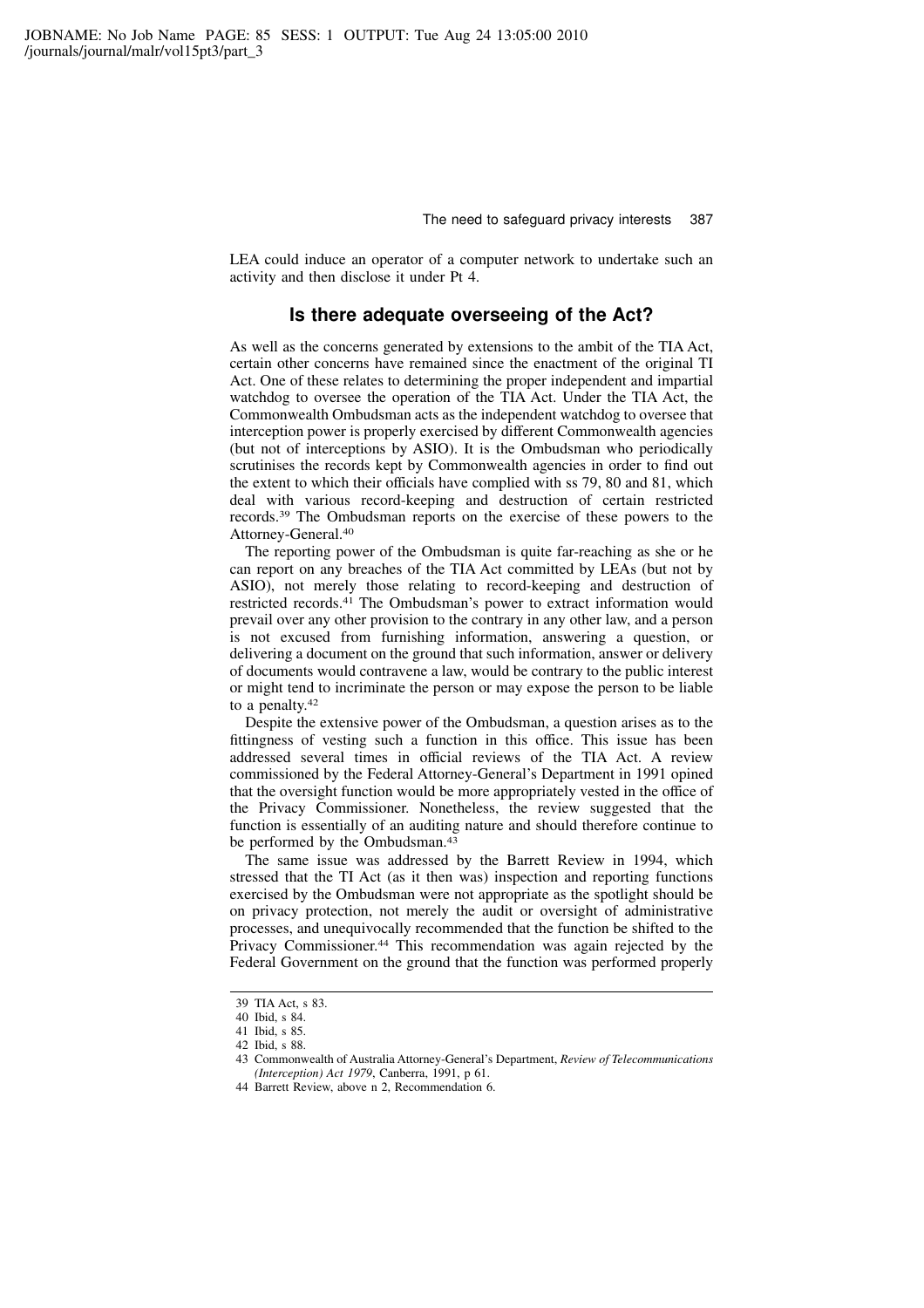by the Ombudsman and because it viewed the function to be a check of compliance with TIA Act, rather than an oversight of privacy issues.<sup>45</sup>

In 1999, the Ford Review of the TIA Act<sup>46</sup> also took this issue up. It concurred with the 1991 review and recommended that the function was suitably vested with the office of the Ombudsman. The raison d'être of the Ford Review was once again that the tasks performed by the Ombudsman basically involved reviewing the actions of different agencies and verifying to what extent they had complied with the requirements of the Act.<sup>47</sup> The review claimed that the privacy issue is sufficiently attended to during the grant of a warrant, and expressed concern that vesting the oversight in the Privacy Commissioner, whose basic function is to defend the notion of privacy, may tilt the balance unduly in favour of privacy concerns and disregard national safety.<sup>48</sup> It contended that the Privacy Commissioner was not necessarily neutral, and that shifting the power to this office may create uncalled for constraints on the action of government agencies.<sup>49</sup> It is interesting to note that the Ford Review found that all government agencies 'loathe' the idea of shifting inspection responsibilities from the Ombudsman to the Privacy Commissioner.<sup>50</sup>

The Ford Review's treatment of the issue seems to be flawed on several counts. Branding the Privacy Commissioner's office as partisan solely because of its function of protecting privacy seems to be too simplistic and untenable. The fact that privacy issues are a matter for consideration by the granting authority at the time of deciding on the application does not mean that once the warrant is granted the issue of privacy ceases to be relevant, nor can it be assumed that the acts that follow in execution of the warrant will be in total compliance with legal requirements.

The Australian Privacy Charter Council has rightly argued that the role of the Privacy Commissioner's Office as one of active investigator and educator is indeed a comparative strength of the Commissioner's Office over that of the Ombudsman's narrower focus on auditing.<sup>51</sup> The frosty response of government agencies to the idea of the potential involvement of the Privacy Commissioner in a watchdog role is curious and may trigger alarm bells among privacy advocates.

# Are the provisions for the notification of innocent individuals adequate?

Finally, another continuing area of concern is the provision for the notification of innocent individuals. A key recommendation of the Barrett Review was that

<sup>45</sup> Australian Senate, Second Reading Speech, Telecommunications (Interception) Amendment Bill 1994, 7 December 1994, referred to in Queensland Criminal Justice Commission, Telecommunications Interception and Criminal Investigation in Queensland: A Report, 1995, p 26.

<sup>46</sup> P Ford, Review of the Regulation of Access to Communications, Attorney-General's Department, 1999 (the Ford Review).

<sup>47</sup> Ibid, p 7.

<sup>48</sup> Ibid, p 42.

<sup>49</sup> Ibid.

<sup>50</sup> Ibid, p 43.

<sup>51</sup> Ibid, p 43.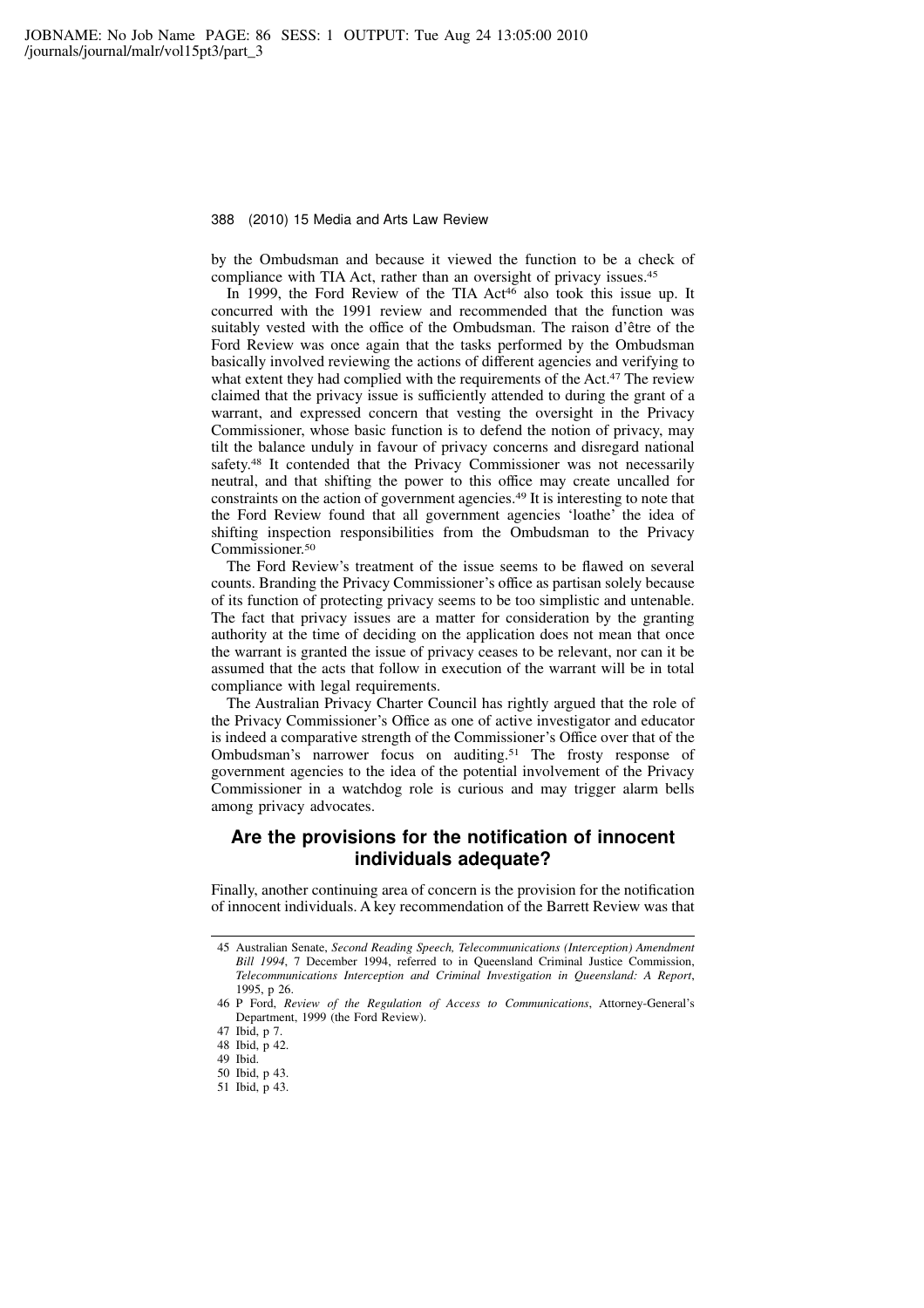a government agency invoking the power of interception of telecommunications be required to notify innocent individuals whose telecommunications have been intercepted by any agency of the fact of such interception within 90 days of the termination of the interception.<sup>52</sup> As an alternative to the compulsory notification requirement, the Barrett Review suggested that the agencies be obliged to maintain a register of those e-incidents where telecommunications of any innocent person has been intercepted by them. Parliament has adopted this alternative suggestion. It has inserted a new section into the TIA Act in the form of s 81C, which provides for inter alia a special register containing details of warrants that have not led to a charge being laid within 3 months of the expiry of the warrant.<sup>53</sup>

The issue of notification of individuals was once more evaluated by the Ford Review. The review found that a kind of notification system had functioned well in the United States but it also noted that the requirement of notification would add little to privacy protection and may create unnecessary red tape.<sup>54</sup> It was also concerned that the requirement of detailed notification may compromise prosecution.<sup>55</sup> The basis of this recommendation seems to be rather simplistic as there is insufficient analysis provided as to how the review came to the conclusion that a notification would have no implication for the protection of privacy. If a notification system is in place, it is always likely to be in the back of the mind of LEAs that any patently erroneous action might expose them to public criticism.

In contrast, the Charter Council has endorsed the idea of a notification requirement and argued that if agencies were required to publicly justify intrusions to privacy which have yielded no results, this would be a potent restraint against the abuse of the powers.<sup>56</sup> Interception of telecommunications is by no means an ordinary power and a mandatory requirement to notify innocent individuals is desirable as a counterbalance to any potential abuse or use of the power on mere frivolous suspicions.

### Conclusion

Telecommunications occupies an increasingly significant part of communications between individuals. It is generally accepted that any set of legal rules giving rights of interception of telecommunications would involve some degree of encroachment on the right of privacy of citizens. This compromise of a degree of privacy is the price to be paid for increased security. However, it is important to achieve an effective and equitable balance between the powers of intrusive interception and the legitimate expectation of privacy. With each wave of amendments and expansions, it is imperative to ensure that the fight against the threats to national security and the keen interest in prevention of serious offences do not blur the vision for the protection of the inalienable rights of citizens. The concern in relation to Australia's present interception and access laws is that incremental increases

<sup>52</sup> Barrett Review, above n 2, Recommendation 7.

<sup>53</sup> Ad No 141, 1995.

<sup>54</sup> Ford Review, above n 46, p 49.

<sup>55</sup> Ibid.

<sup>56</sup> Ibid, p 50.